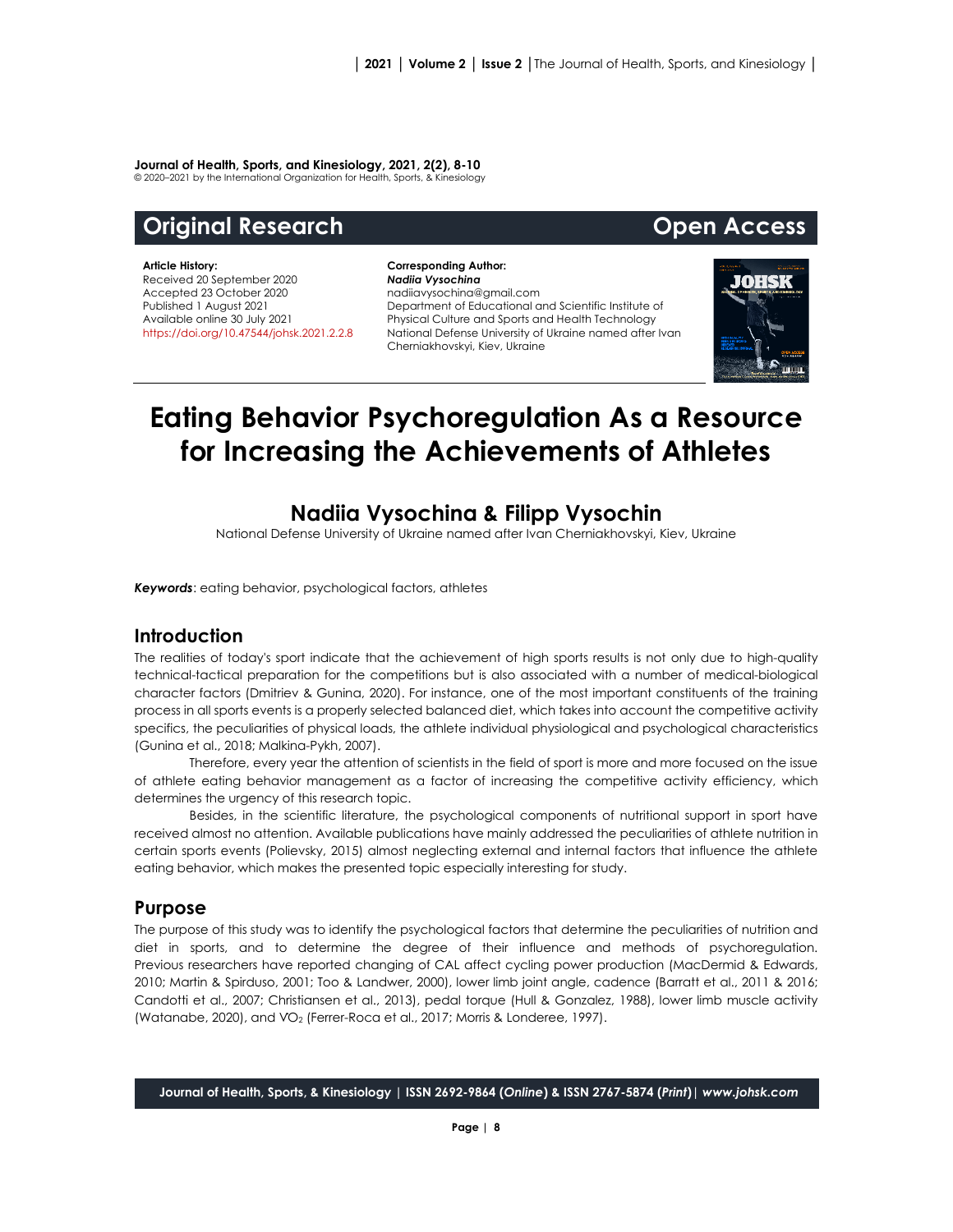### **Methods**

To reveal the key psychological factors determining the success of following a meal plan by the athletes, an expert survey of 32 skilled athletes of different sports events has been conducted. Athletes were offered a list of factors that influence eating behavior. From this list, we have selected the main influencing factors and combined them into three groups. Methods of mathematical statistics were used to determine the consistency of expert opinions: the Kendall's coefficient of concordance (W).

#### **Results**

According to the results of this survey, it was revealed that the main psychological factors influencing the athlete eating behavior are **severe restrictions** (55%, weight cutting before the competitions, refusal of favorite foods, permanent ban on exceeding the calorie limit, etc.); *unwanted habits* (26%, dependence on alcohol, cigarettes, etc.), *stress* (19%, including (a) *under the influence of internal irritants,* associated with unsuccessful performances at competitions, personal problems such as disappointment, deception, betrayal), feelings of uncertainty or inconsistency between results and needs, sense of guilt; and (b) *under the influence of external irritants*, caused by communication issues, such as unsatisfactory relationships with colleagues or coach, conflicts in the family.

The Kendall's coefficient of concordance (W) was 0,72, which indicates a high degree of agreement among experts and the reliability of the data obtained.

#### **Discussion**

It should be noted that such a distribution of expert opinions is associated with the peculiarities of their lifestyle, developed volitional qualities, discipline, the ability to control desires and needs, as well as a high level of responsibility. The listed qualities are developed in professional athletes under the influence of long-term regular volitional efforts applied while practicing sport (Vysochina, 2016; Vysochina et al., 2018).

In addition, an important aspect determining the peculiarities of an athlete eating behavior is the ability to distinguish between hunger and appetite. Hunger is the bodily and physiological need for food, while appetite represents a psychological need, caused by strong feelings and emotions. Appetite may be evoked by food memories, delicious smells, emotional expectations, or anticipation of food. An interesting feature is that hunger leads to the appearance of negative emotions in a person, whereas appetite – positive ones.

Appetite often occurs as compensation for unsatisfied emotions, such as loneliness, melancholy, boredom, anxiety, guilt, shame, anger, irritation, fatigue. The main causes of appetite disorder are (a) unlived emotions (suppressed or forbidden feelings), (b) unmet needs, "I want", "do not do", and "I postpone"), (c) "tensionrelaxation" cycle disruption (constant tension, stress).

All listed causes result in a decrease of vital power and activity. Therefore, it is extremely important for an athlete to work through destructive emotions in due time and identify the sources of their appearance. Such work is carried out by the athlete's rational understanding of his thoughts, actions, and their consequences.

Athlete eating behavioral psychoregulation also includes analysis of problems caused by anxiety, low self-esteem, guilt, conflict situations, and difficulties in interpersonal relationships. Regardless of the eating behavioral psychoregulation method, the athlete should consistently perform the work including tasks to analyze and work through a specific issue and correct irrational affirmations that prevent to tackle it at the given stage. In addition, the athlete should evaluate the existing and form the ideal body image.

#### **Conclusion**

This study suggests that the major psychological factors, influencing the athlete eating behavior include severe food restrictions, unwanted habits, and stress. At the same time, the ability to distinguish hunger from appetite may serve as an important aspect determining the peculiarities of nutrition and diet in sport, which is formed under the impact of certain emotions. The development of the skills of self-regulation and control over the eating behavior is one of the key factors for an athlete to improve achievements and maintain good physical condition.